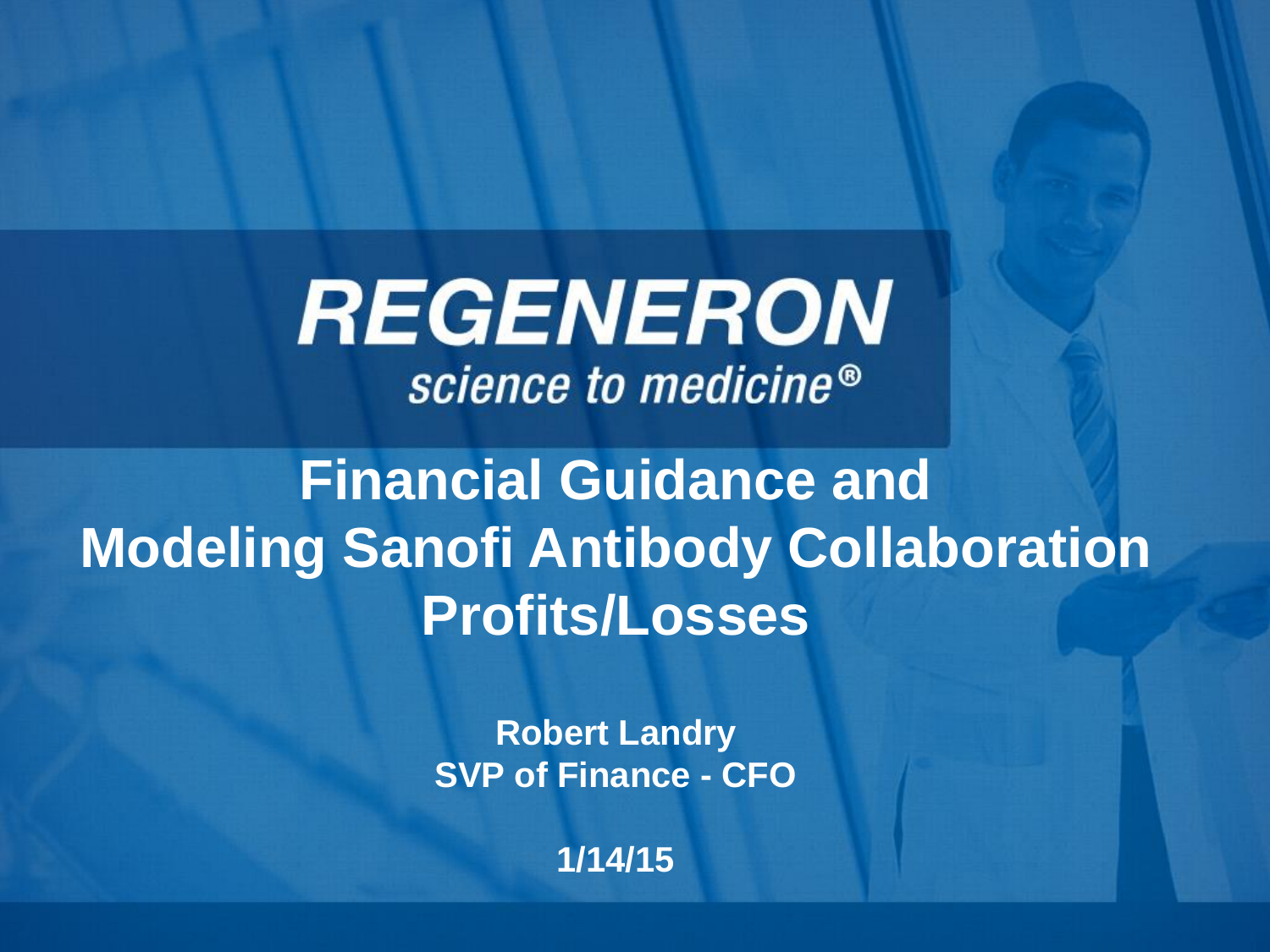#### **Note Regarding Forward-Looking Statements and Non-GAAP Financial Measures**

**This presentation includes forward-looking statements that involve risks and uncertainties relating to future events and the future performance of Regeneron Pharmaceuticals, Inc. ("Regeneron" or the "Company"), and actual events or results may differ materially from these forward-looking statements. These statements concern, and these risks and uncertainties include, among others, the ability of Regeneron to meet any of its financial projections or guidance and changes to the assumptions underlying those projections or guidance, including without limitation those relating to the Company's expectations regarding non-GAAP unreimbursed R&D, non-GAAP SG&A, cash tax payments, non-GAAP pre-tax income, and capital expenditures. A more complete description of these and other material risks can be found in Regeneron's filings with the U.S. Securities and Exchange Commission, including its Form 10-K for the fiscal year ended December 31, 2013 and its Form 10-Q for the quarterly period ended September 30, 2014, in each case including in the sections thereof captioned "Item 1A. Risk Factors." Any forward-looking statements are made based on management's current beliefs and judgment, and the reader is cautioned not to rely on any forward-looking statements made by Regeneron. Regeneron does not undertake any obligation to update publicly any forward-looking statement, including without limitation any financial projection or guidance, whether as a result of new information, future events, or otherwise.**

**This presentation uses non-GAAP unreimbursed R&D, non-GAAP SG&A, cash tax, and non-GAAP pre-tax income, which are financial measures that are not calculated in accordance with the U.S. Generally Accepted Accounting Principles ("GAAP"). Regeneron believes that the presentation of these non-GAAP measures is useful to investors because they exclude, as applicable, (i) non-cash share-based compensation expense which fluctuates from period to period based on factors that are not within the Company's control, such as the Company's stock price on the dates share-based grants are issued, (ii) noncash interest expense related to the Company's convertible senior notes since this is not deemed useful in evaluating the Company's operating performance, (iii) estimate of income tax expense that is not payable in cash, as there is a significant difference between the Company's effective tax rate and actual cash income taxes paid/payable due primarily to the utilization of net operating loss and tax credit carry-forwards, and (iv) a non-cash tax benefit as a result of releasing substantially all of the valuation allowance associated with the Company's deferred tax assets. Non-GAAP unreimbursed R&D represents non-GAAP R&D expense reduced by R&D expense reimbursements from the Company's collaboration partners. Non-GAAP pre-tax income represents GAAP pre-tax income less non-GAAP adjustments.** 

> REGENERON science to medicine®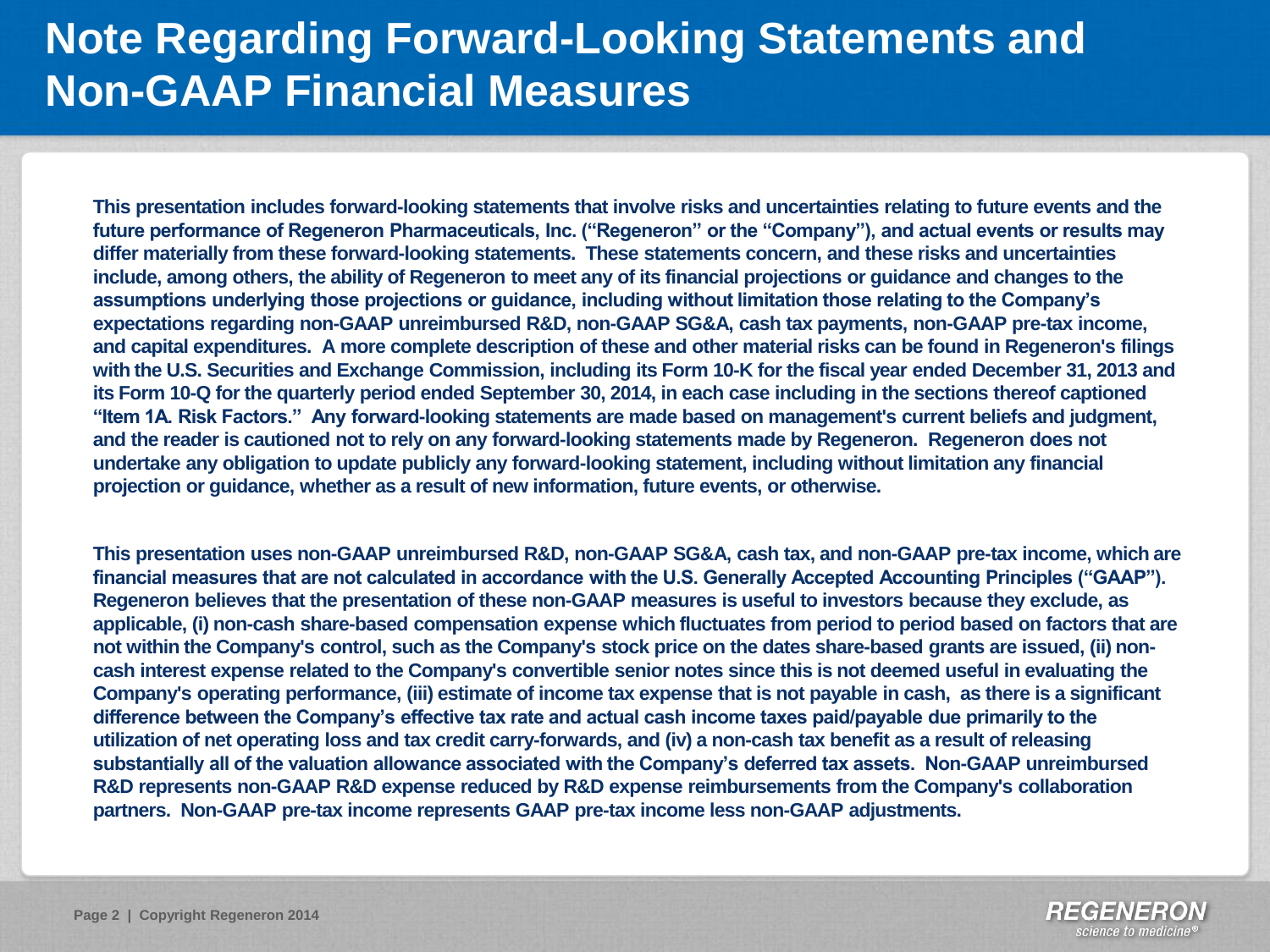

# **Review 2015 Financial Guidance**

**Summary review of how Sanofi Collaboration Antibody Profits/Losses will be disclosed within REGN's financial statements**

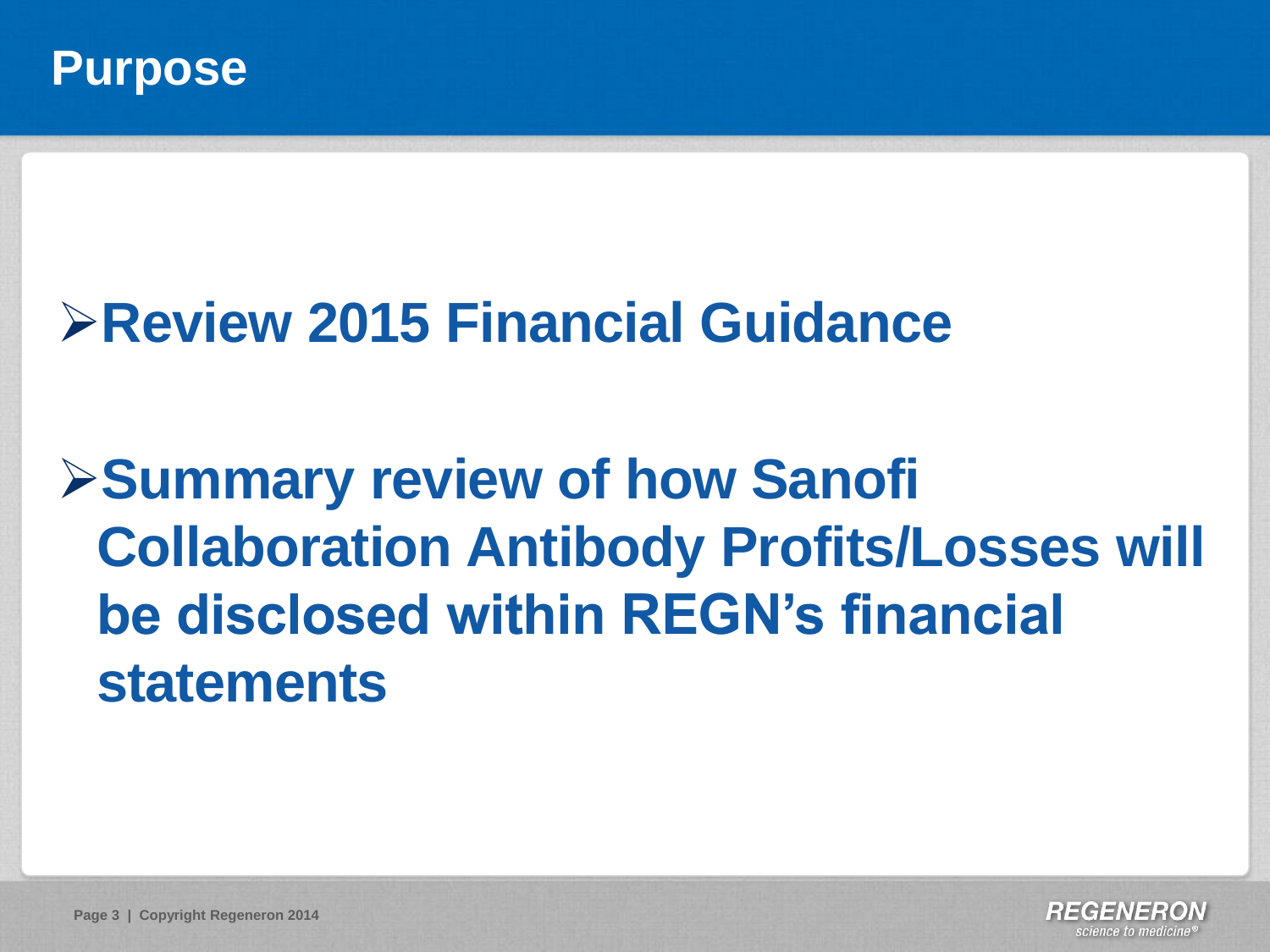# **2015 FINANCIAL GUIDANCE<sup>1</sup>**

| <b>Non-GAAP unreimbursed R&amp;D</b>                                                                                       | \$525MM - \$575MM |   |
|----------------------------------------------------------------------------------------------------------------------------|-------------------|---|
| <b>Non-GAAP SG&amp;A</b><br>This includes REGN incurred commercial-related expenses<br>for Sanofi collaboration antibodies | \$650MM - \$725MM | B |
| Cash tax <sup>2</sup> as a % of Non-GAAP pre-tax income                                                                    | $10\% - 20\%$     |   |
| <b>Capital expenditures</b>                                                                                                | \$650MM - \$800MM |   |

1. The 2015 guidance does not assume the completion of any significant business development transactions not completed as of December 31, 2014

2. Represents estimated income taxes that are payable in cash for the relevant period

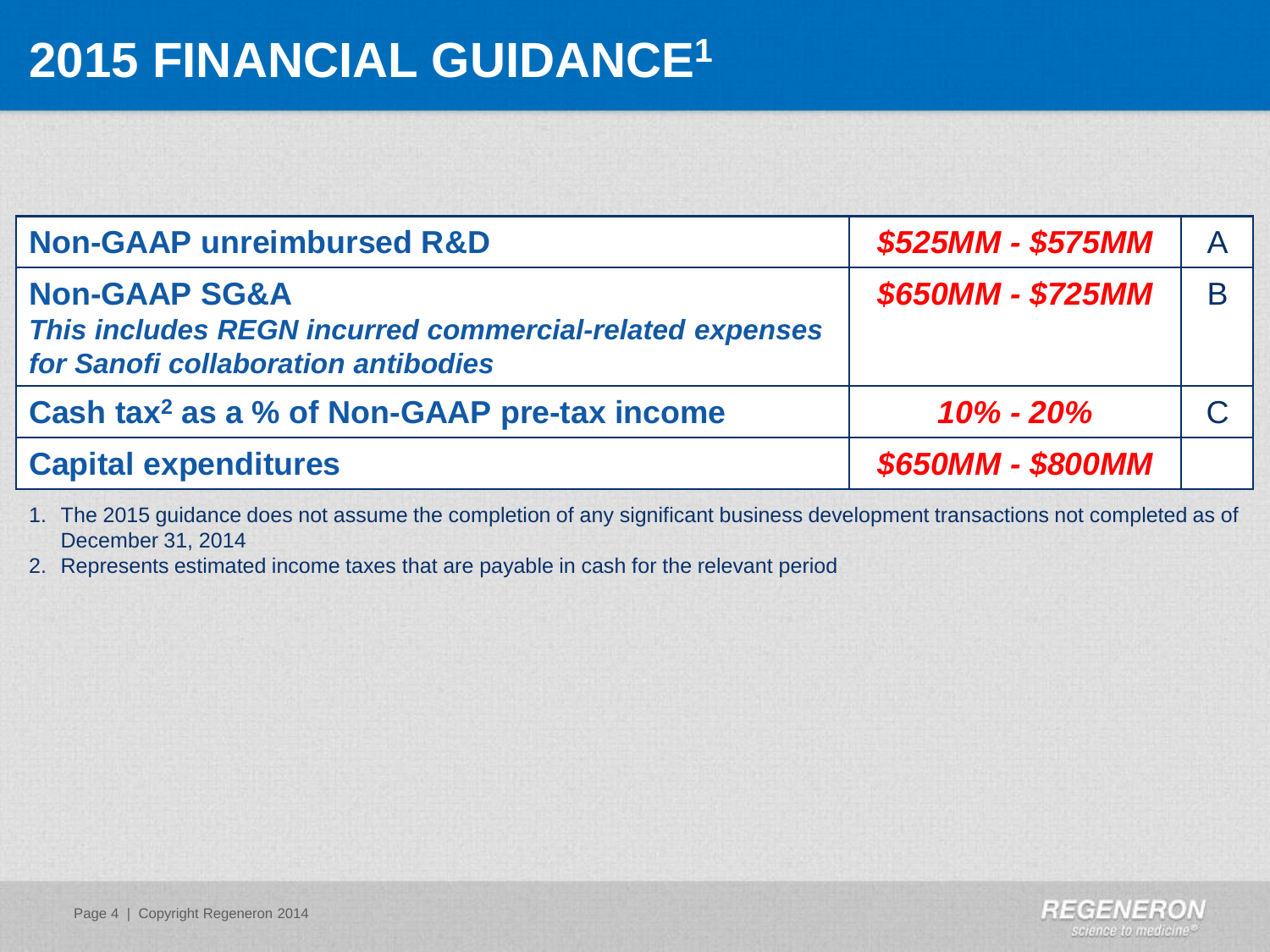#### **2015 Non-GAAP Statement of Operations**

|                                               | 2015 |
|-----------------------------------------------|------|
| <b>Revenues:</b>                              |      |
| Net product sales                             |      |
| Sanofi collaboration revenue                  |      |
| <b>Bayer HealthCare collaboration revenue</b> |      |
| Technology licensing and other revenue        |      |
|                                               |      |
| <b>Non-GAAP Expenses:</b>                     |      |
| <b>Research and development</b>               | A    |
| Selling, general, and administrative          | Β    |
| Cost of goods sold                            |      |
| Cost of collaboration manufacturing           |      |
|                                               |      |
| Other non-GAAP income (expense)               |      |
| Non-GAAP Income tax expense                   | C.   |
| <b>Non-GAAP Net Income</b>                    |      |

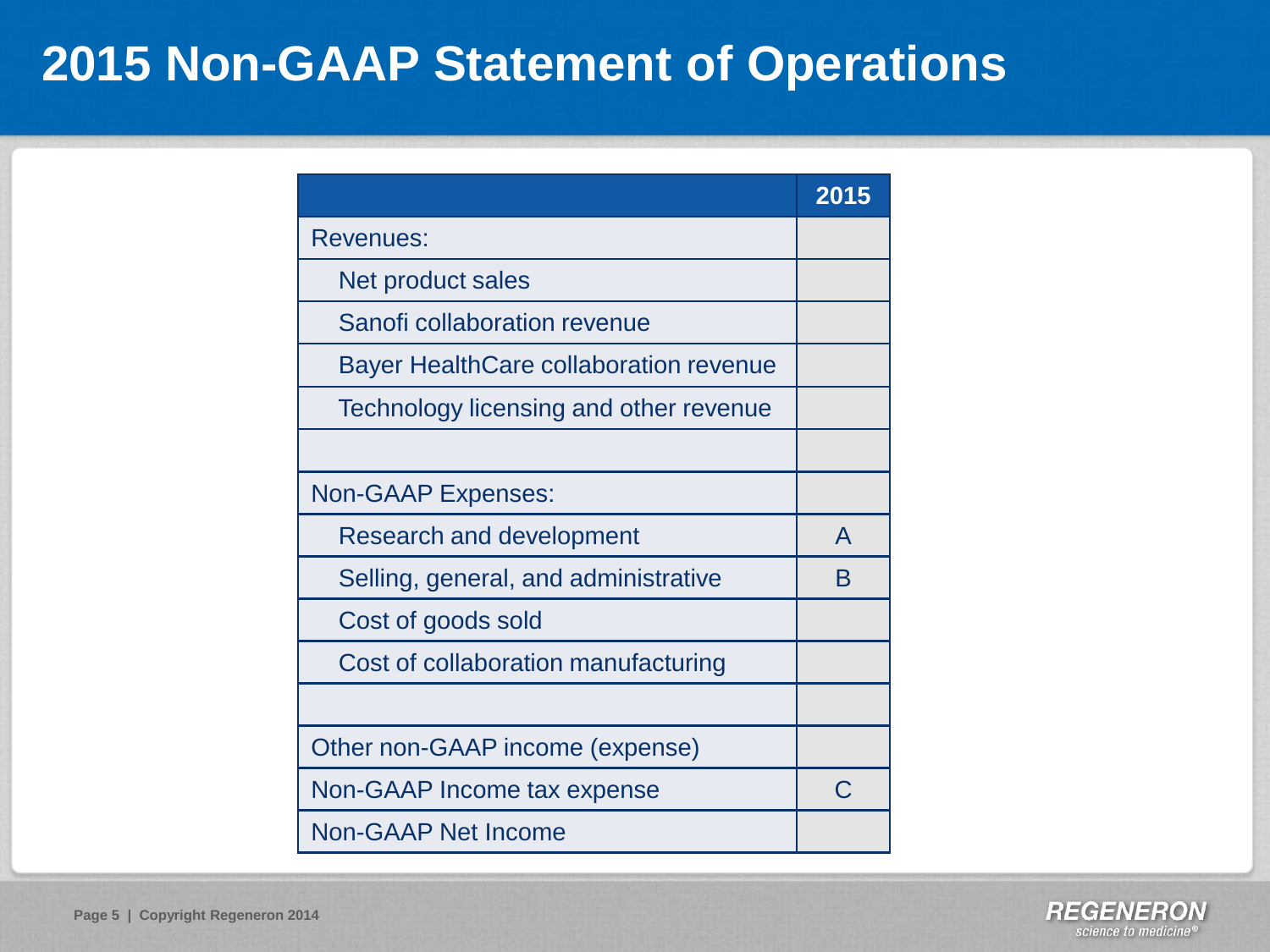### **2015 Non-GAAP Statement of Operations**



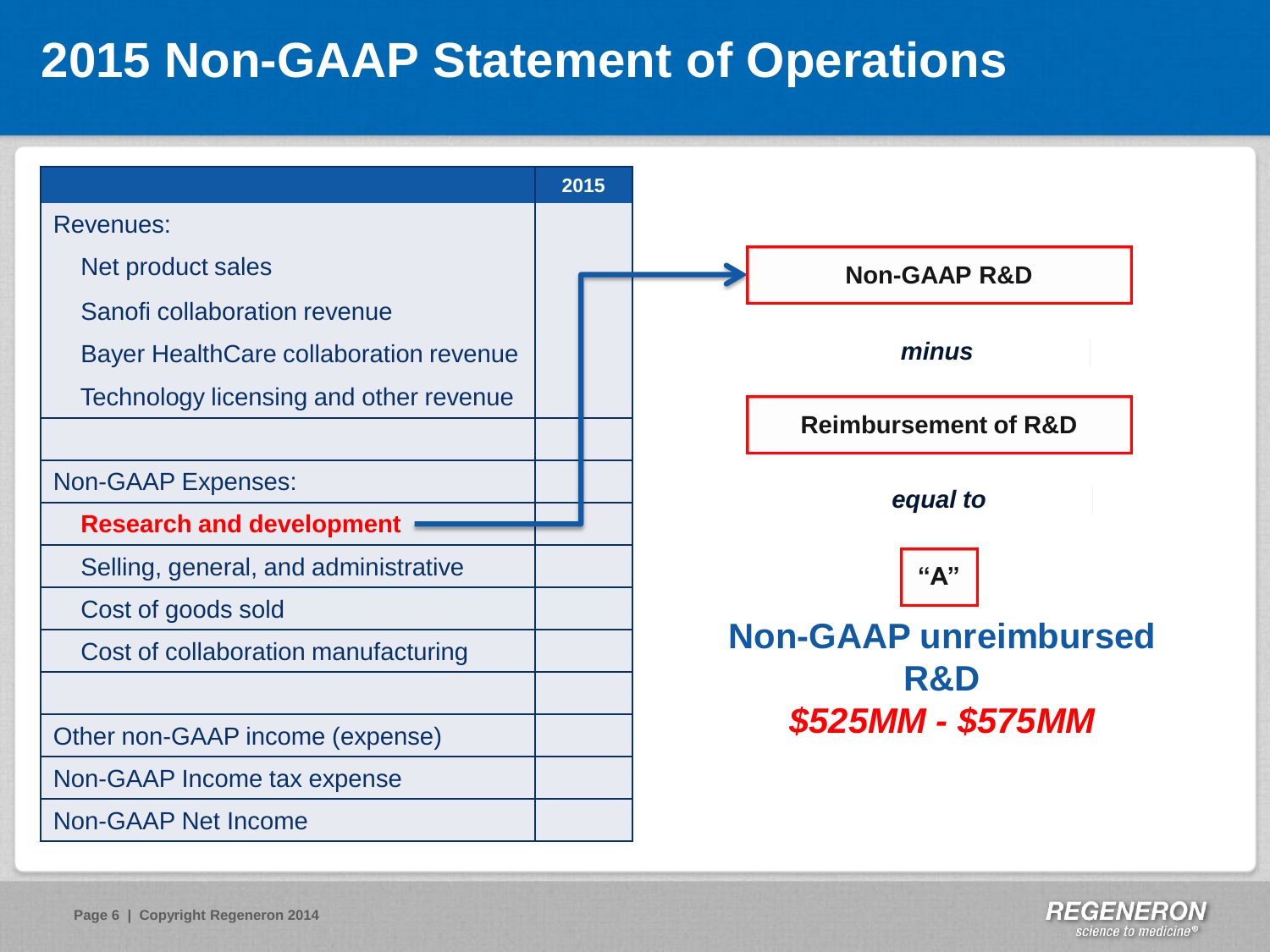## **Calculation of Total Reimbursement of R&D**

| <b>Sanofi Collaboration Revenue</b>                                                                                                    | <b>Bayer HealthCare Collaboration Revenue</b>                                                                                                    |                                     |
|----------------------------------------------------------------------------------------------------------------------------------------|--------------------------------------------------------------------------------------------------------------------------------------------------|-------------------------------------|
| <b>ZALTRAP:</b>                                                                                                                        | EYLEA:                                                                                                                                           | <b>Non-GAAP R&amp;D</b>             |
| Regeneron's share of losses in<br>connection with commercialization of<br><b>ZALTRAP</b><br>Reimbursement of Regeneron research        | Regeneron's net profit in connection with<br>commercialization of EYLEA outside the<br><b>United States</b><br>Sales and substantive development | minus                               |
| and development expenses<br>Other                                                                                                      | milestones<br>Cost-sharing of Regeneron EYLEA                                                                                                    | <b>Reimbursement of R&amp;D</b>     |
| <b>Total ZALTRAP</b>                                                                                                                   | development expenses                                                                                                                             |                                     |
| <b>Antibody:</b>                                                                                                                       | Other                                                                                                                                            | equal to                            |
| Reimbursement of Regeneron research                                                                                                    | <b>Total EYLEA</b>                                                                                                                               |                                     |
| and development expenses<br>Reimbursement of Regeneron<br>commercialization-related expenses<br>Regeneron's share of profits/losses in | PDGFR-beta antibody:<br>Cost-sharing of REGN2176-3<br>development expenses                                                                       | "A"<br><b>Non-GAAP unreimbursed</b> |
| connection with commercialization of<br>antibodies                                                                                     | Other                                                                                                                                            | <b>R&amp;D</b>                      |
| Other                                                                                                                                  | <b>Total PDGFR-beta antibody</b><br><b>Total Bayer HealthCare collaboration</b>                                                                  | \$525MM - \$575MM                   |
| <b>Total Sanofi collaboration revenue</b>                                                                                              | revenue                                                                                                                                          |                                     |

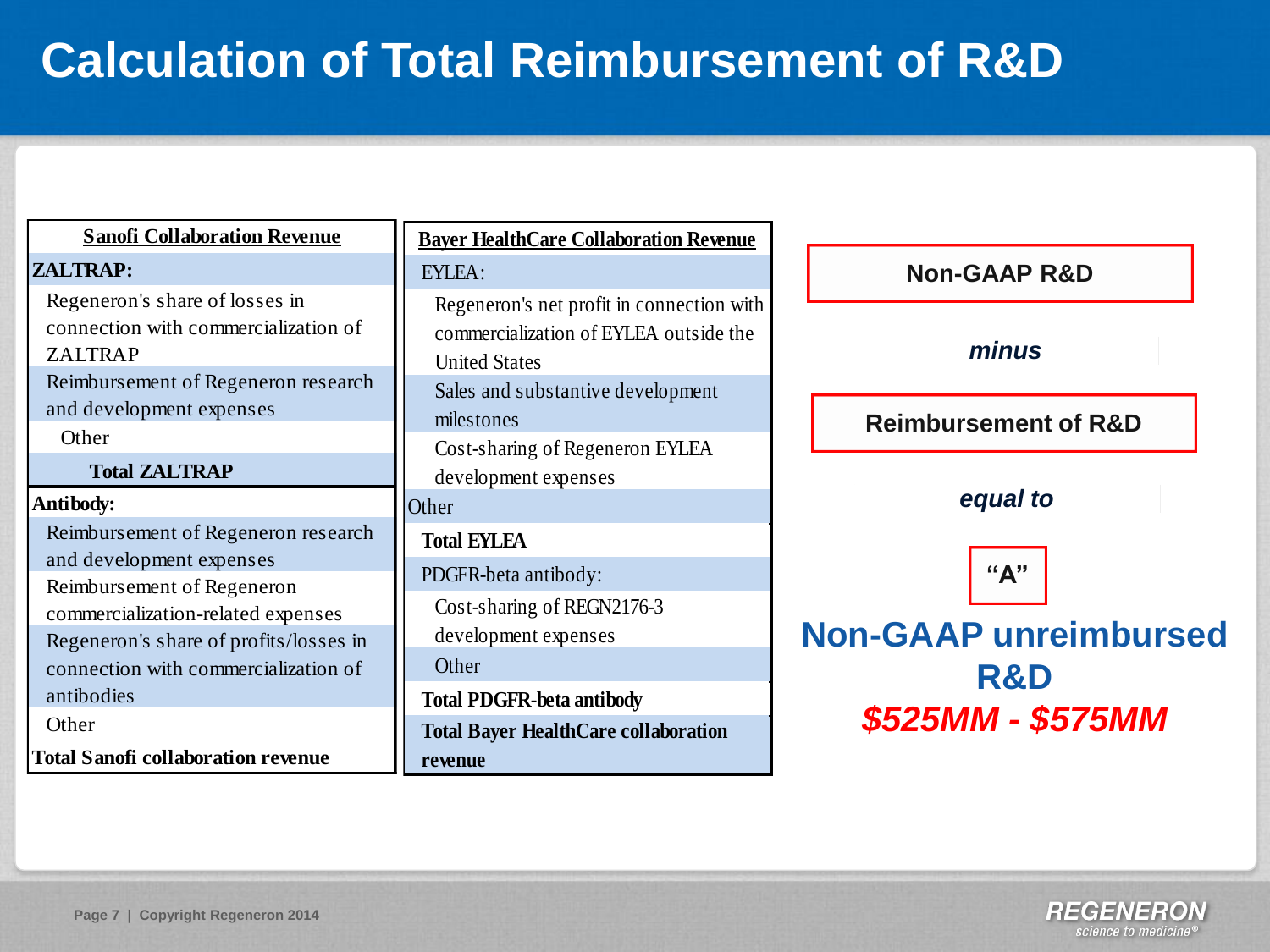## **Calculation of Total Reimbursement of R&D**

| <b>Sanofi Collaboration Revenue</b>                                                                                             | <b>Baver HealthCare Collaboration Revenue</b>                                                               |                                 |
|---------------------------------------------------------------------------------------------------------------------------------|-------------------------------------------------------------------------------------------------------------|---------------------------------|
| <b>ZALTRAP:</b>                                                                                                                 | EYLEA:                                                                                                      | <b>Non-GAAP R&amp;D</b>         |
| Regeneron's share of losses in<br>connection with commercialization of<br><b>ZALTRAP</b><br>Reimbursement of Regeneron research | Regeneron's net profit in connection with<br>commercialization of EYLEA outside the<br><b>United States</b> | minus                           |
| and development expenses                                                                                                        | Sales and substantive development<br>milestones                                                             | <b>Reimbursement of R&amp;D</b> |
| Other<br><b>Total ZALTRAP</b>                                                                                                   | Cost-sharing of Regeneron EYLEA<br>development expenses                                                     |                                 |
| <b>Antibody:</b>                                                                                                                | Other                                                                                                       | equal to                        |
| Reimbursement of Regeneron research<br>and development expenses                                                                 | <b>Total EYLEA</b>                                                                                          |                                 |
| Reimbursement of Regeneron                                                                                                      | PDGFR-beta antibody:                                                                                        | "A"                             |
| commercialization-related expenses<br>Regeneron's share of profits/losses in                                                    | Cost-sharing of REGN2176-3<br>development expenses                                                          | <b>Non-GAAP unreimbursed</b>    |
| connection with commercialization of                                                                                            | Other                                                                                                       | <b>R&amp;D</b>                  |
| antibodies                                                                                                                      | <b>Total PDGFR-beta antibody</b>                                                                            |                                 |
| Other                                                                                                                           | <b>Total Bayer HealthCare collaboration</b>                                                                 | \$525MM - \$575MM               |
| <b>Total Sanofi collaboration revenue</b>                                                                                       | revenue                                                                                                     |                                 |

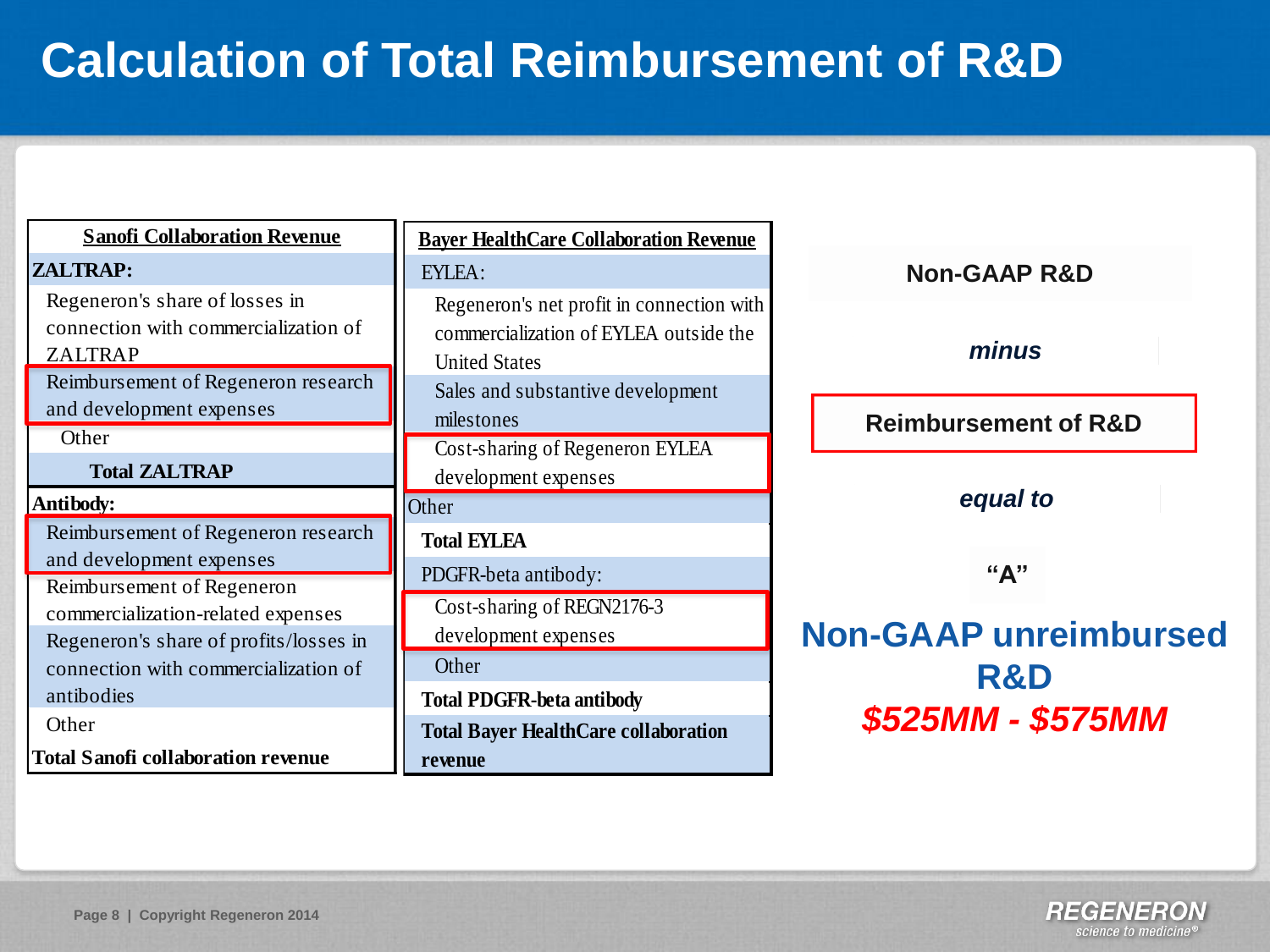### **2015 Non-GAAP Statement of Operations**

|                                               | 2015 |
|-----------------------------------------------|------|
| <b>Revenues:</b>                              |      |
| Net product sales                             |      |
| Sanofi collaboration revenue                  |      |
| <b>Bayer HealthCare collaboration revenue</b> |      |
| Technology licensing and other revenue        |      |
|                                               |      |
| <b>Non-GAAP Expenses:</b>                     |      |
| <b>Research and development</b>               |      |
| Selling, general, and administrative          | "B"  |
| Cost of goods sold                            |      |
| Cost of collaboration manufacturing           |      |
|                                               |      |
| Other non-GAAP income (expense)               |      |
| Non-GAAP Income tax expense                   |      |
| <b>Non-GAAP Net Income</b>                    |      |

**B: Non-GAAP SG&A** *\$650MM - \$725MM This includes REGN incurred commercial-related expenses for Sanofi collaboration antibodies*

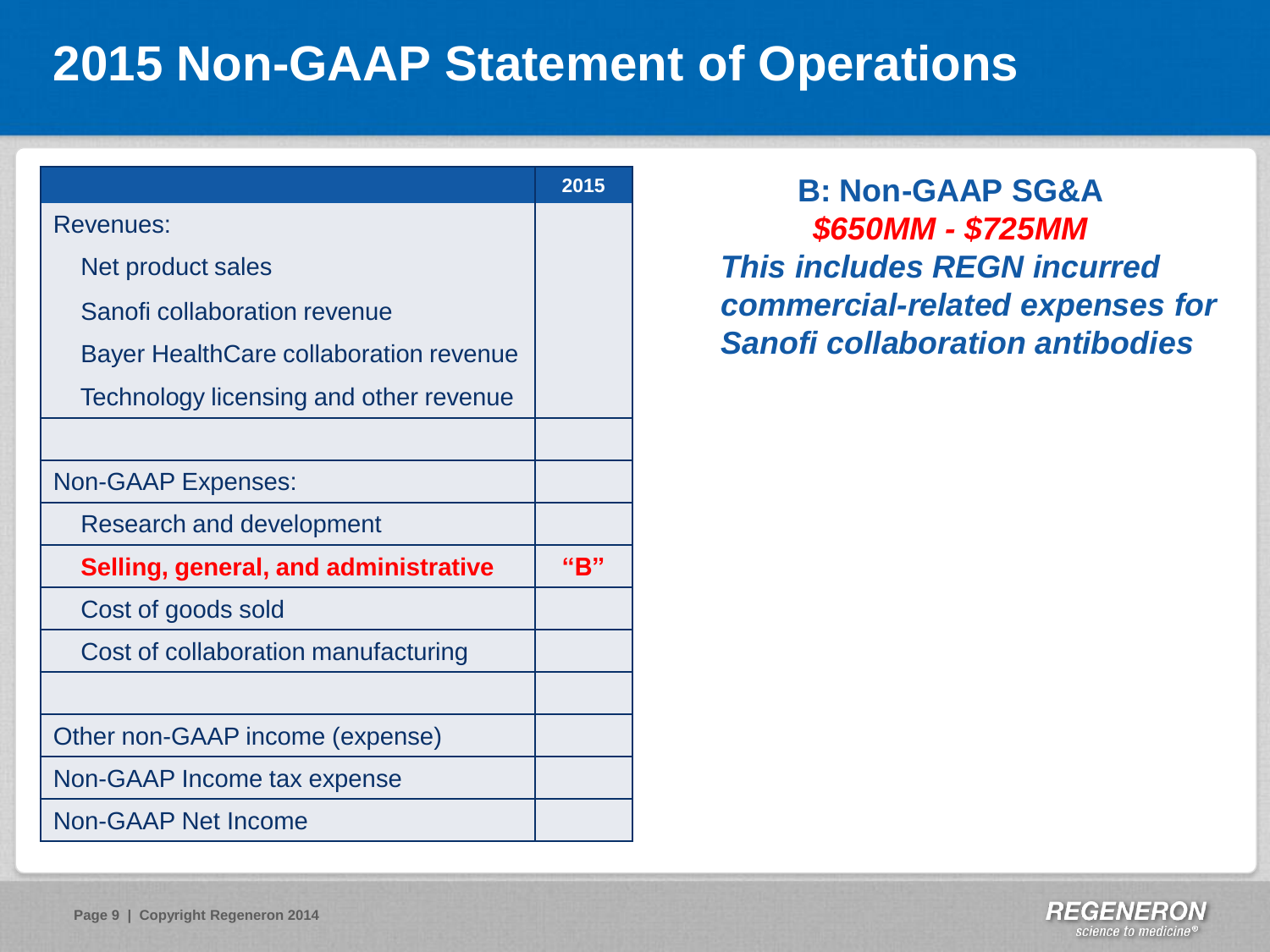| <b>Antibody P&amp;L</b>                                                                      | Total |
|----------------------------------------------------------------------------------------------|-------|
| <b>Net Sales</b>                                                                             |       |
| COGS                                                                                         |       |
| <b>Regeneron Commercialization Expenses</b>                                                  |       |
| <b>Sanofi Commercialization Expenses</b>                                                     |       |
| <b>Net Profit/Loss</b>                                                                       |       |
| ~50% REGN share of Profit/(Loss)                                                             |       |
| <b>Repayment of Development Balance if</b><br>profitable                                     |       |
| <b>REGN share of profits/losses in</b><br>connection with commercialization of<br>antibodies |       |

**B: Non-GAAP SG&A** *\$650MM - \$725MM This includes REGN incurred commercial-related expenses for Sanofi collaboration antibodies*

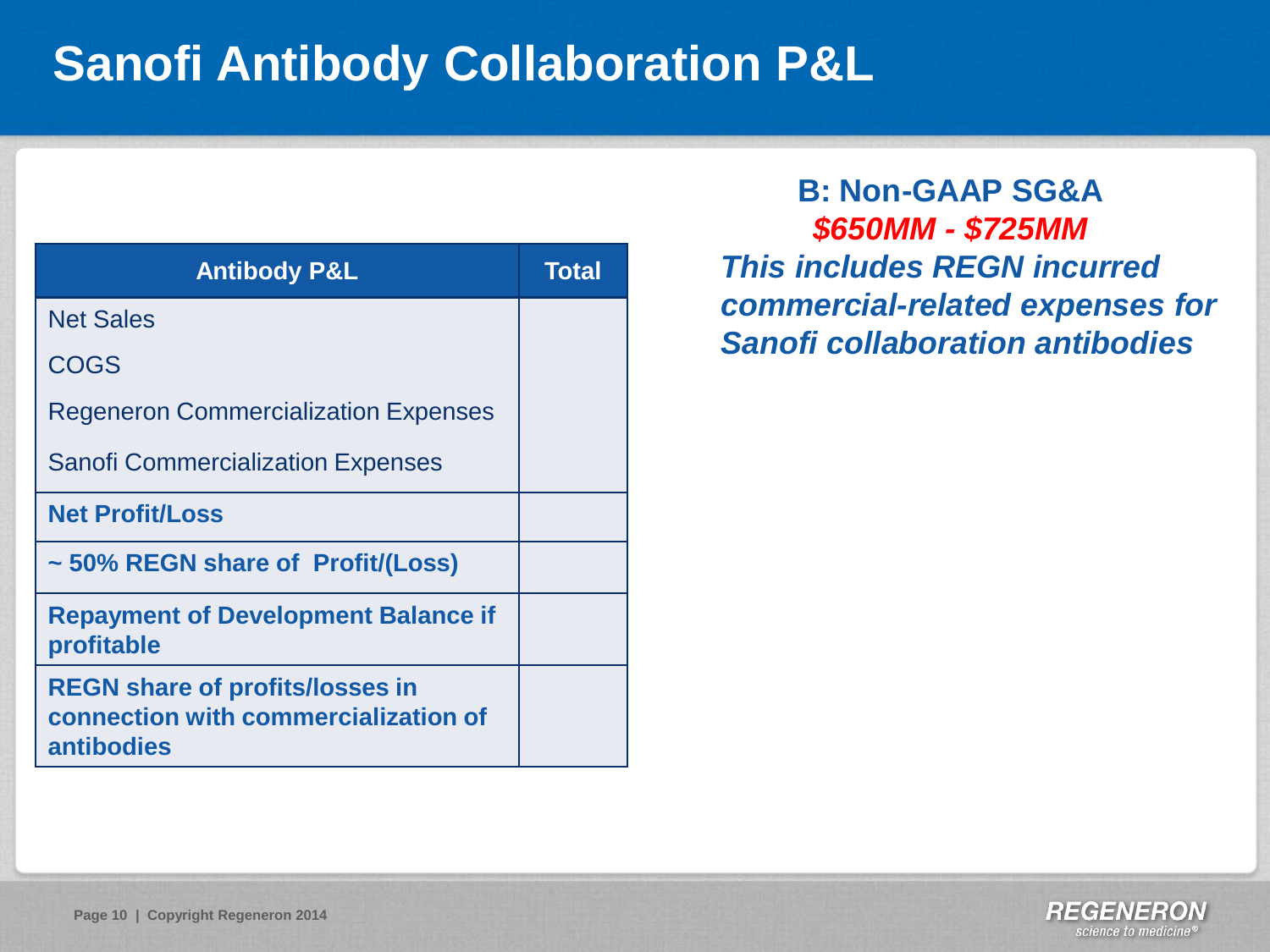| <b>Antibody P&amp;L</b>                                                                      | <b>Total</b> |
|----------------------------------------------------------------------------------------------|--------------|
| <b>Net Sales</b>                                                                             |              |
| COGS                                                                                         |              |
| <b>Regeneron Commercialization Expenses</b>                                                  |              |
| <b>Sanofi Commercialization Expenses</b>                                                     |              |
| <b>Net Profit/Loss</b>                                                                       |              |
| ~50% REGN share of Profit/(Loss)                                                             |              |
| <b>Repayment of Development Balance if</b><br>profitable                                     |              |
| <b>REGN share of profits/losses in</b><br>connection with commercialization of<br>antibodies |              |

**B: Non-GAAP SG&A** *\$650MM - \$725MM*

*This includes REGN incurred commercial-related expenses for Sanofi collaboration antibodies*

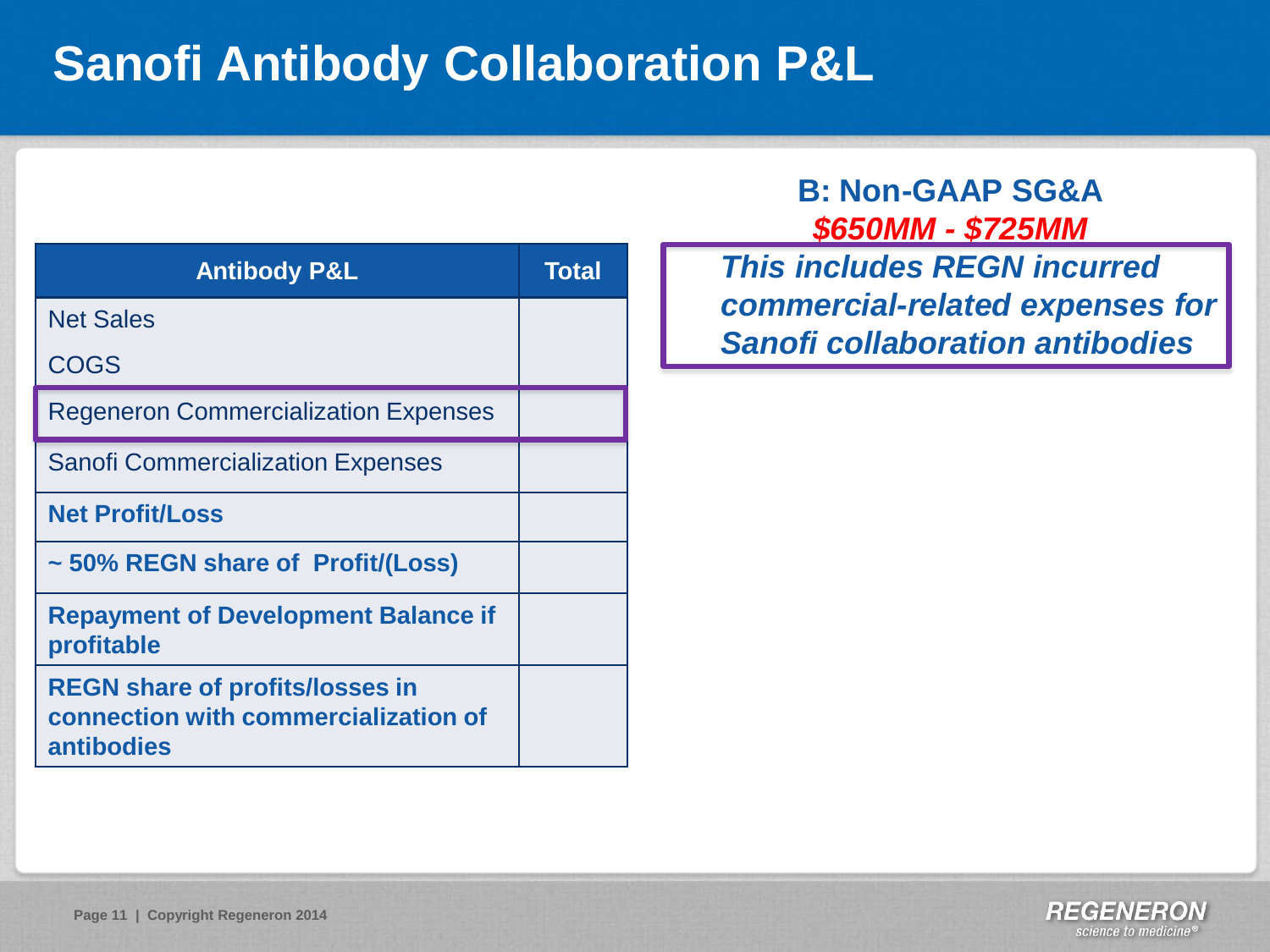| <b>Antibody P&amp;L</b>                                                                      | <b>Total</b> |
|----------------------------------------------------------------------------------------------|--------------|
| <b>Net Sales</b>                                                                             |              |
| <b>COGS</b>                                                                                  |              |
| <b>Regeneron Commercialization Expenses</b>                                                  |              |
| <b>Sanofi Commercialization Expenses</b>                                                     |              |
| <b>Net Profit/Loss</b>                                                                       |              |
| ~50% REGN share of Profit/(Loss)                                                             |              |
| <b>Repayment of Development Balance if</b><br>profitable                                     |              |
| <b>REGN share of profits/losses in</b><br>connection with commercialization of<br>antibodies |              |

#### **B: Non-GAAP SG&A** *\$650MM - \$725MM*

*This includes REGN incurred commercial-related expenses for Sanofi collaboration antibodies*

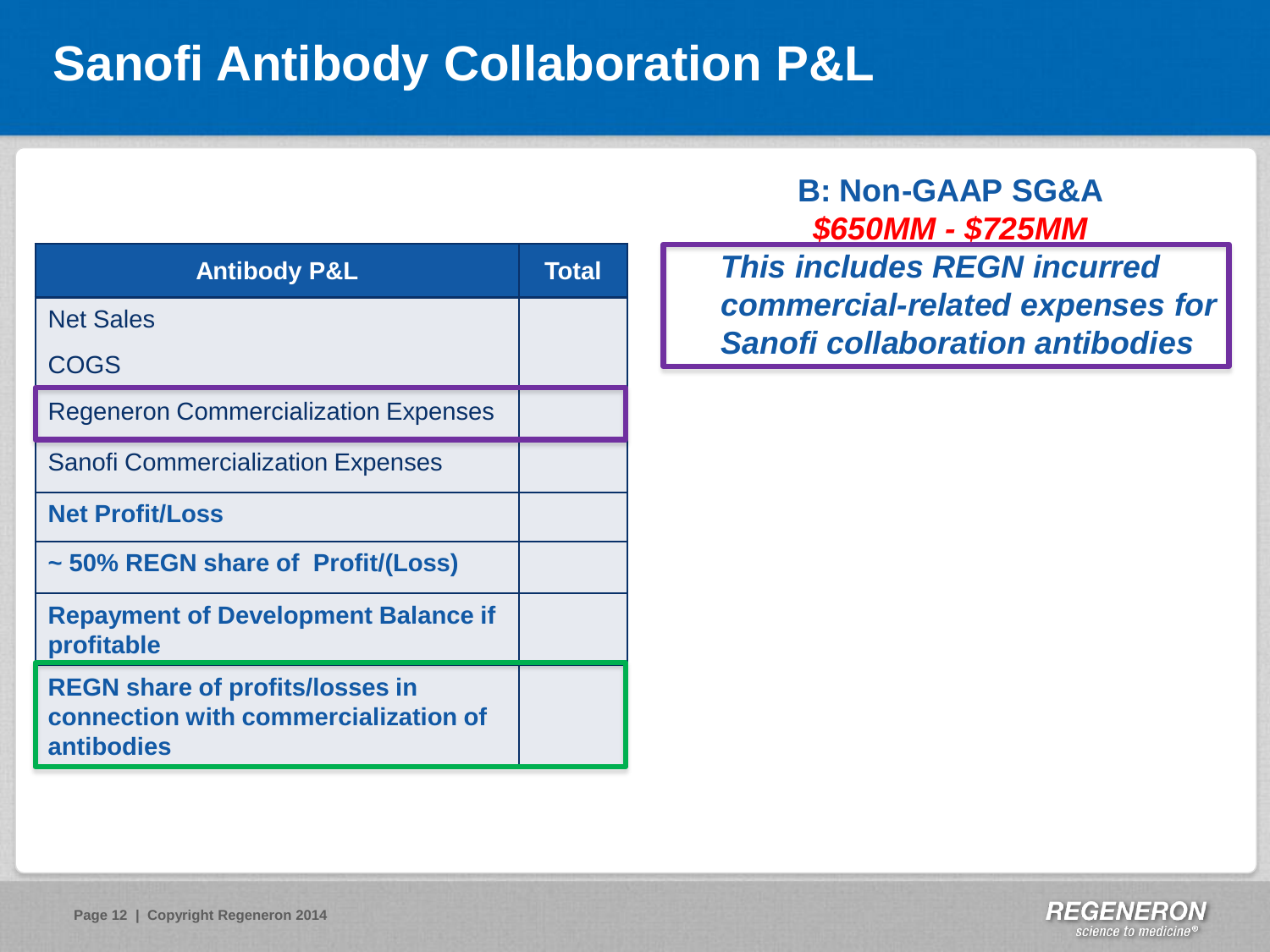| <b>Antibody P&amp;L</b>                                                                             | <b>Total</b> |
|-----------------------------------------------------------------------------------------------------|--------------|
| <b>Net Sales</b>                                                                                    |              |
| <b>COGS</b>                                                                                         |              |
| <b>Regeneron Commercialization Expenses</b>                                                         |              |
| <b>Sanofi Commercialization Expenses</b>                                                            |              |
| <b>Net Profit/Loss</b>                                                                              |              |
| ~50% REGN share of Profit/(Loss)                                                                    |              |
| <b>Repayment of Development Balance if</b><br>profitable                                            |              |
| <b>REGN share of profits/losses in</b><br>connection with commercialization of<br><b>antibodies</b> |              |

#### **B: Non-GAAP SG&A** *\$650MM - \$725MM*

*This includes REGN incurred commercial-related expenses for Sanofi collaboration antibodies*

#### **Sanofi Collaboration Revenue**

#### **ZALTRAP:**

**Antibody:**

Reimbursement of Regeneron research and development expenses

Reimbursement of Regeneron

commercialization-related expenses

Regeneron's share of profits/losses in connection with commercialization of antibodies

**Other** 

**Total Sanofi collaboration revenue**

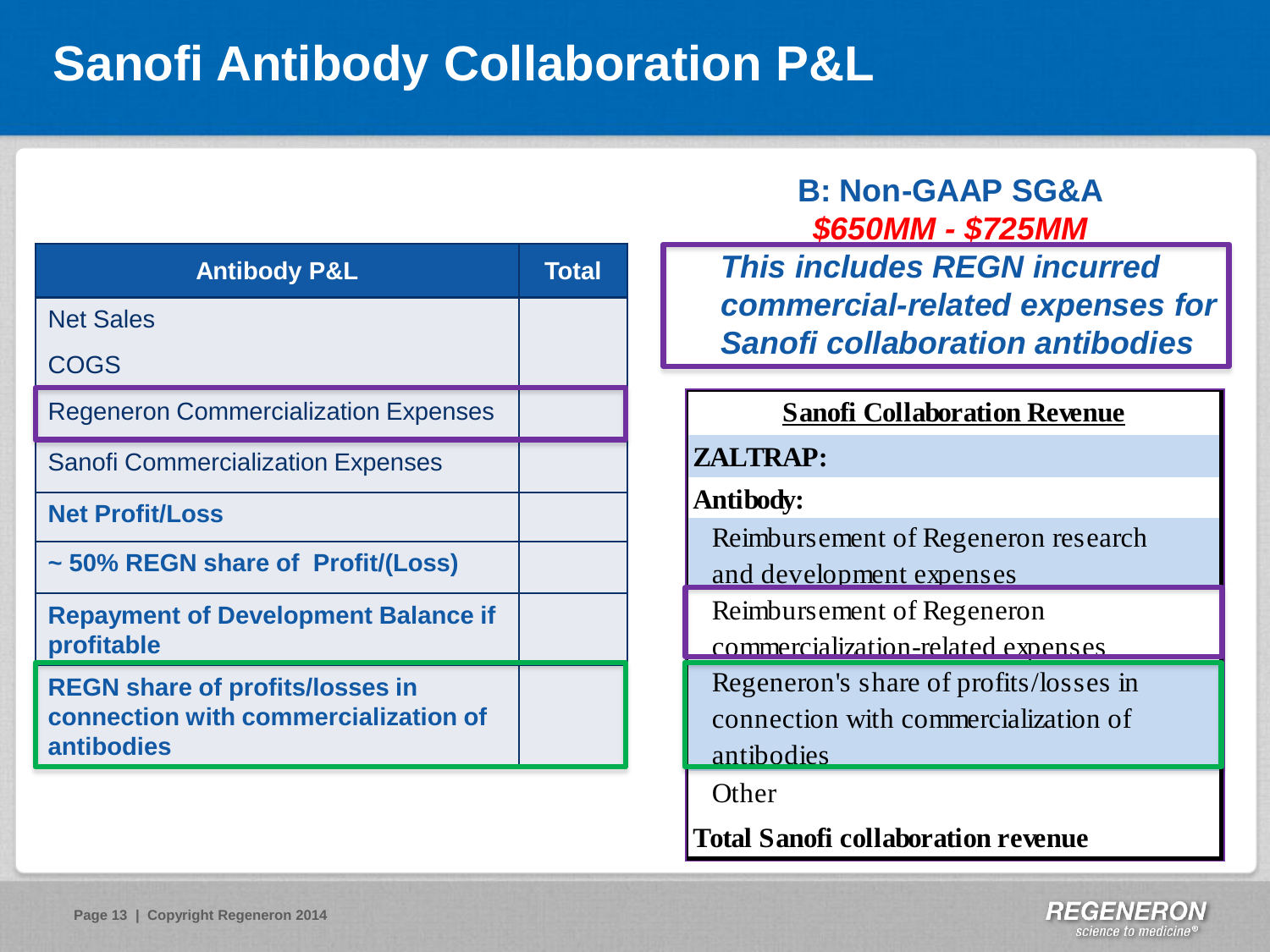# **Questions ??**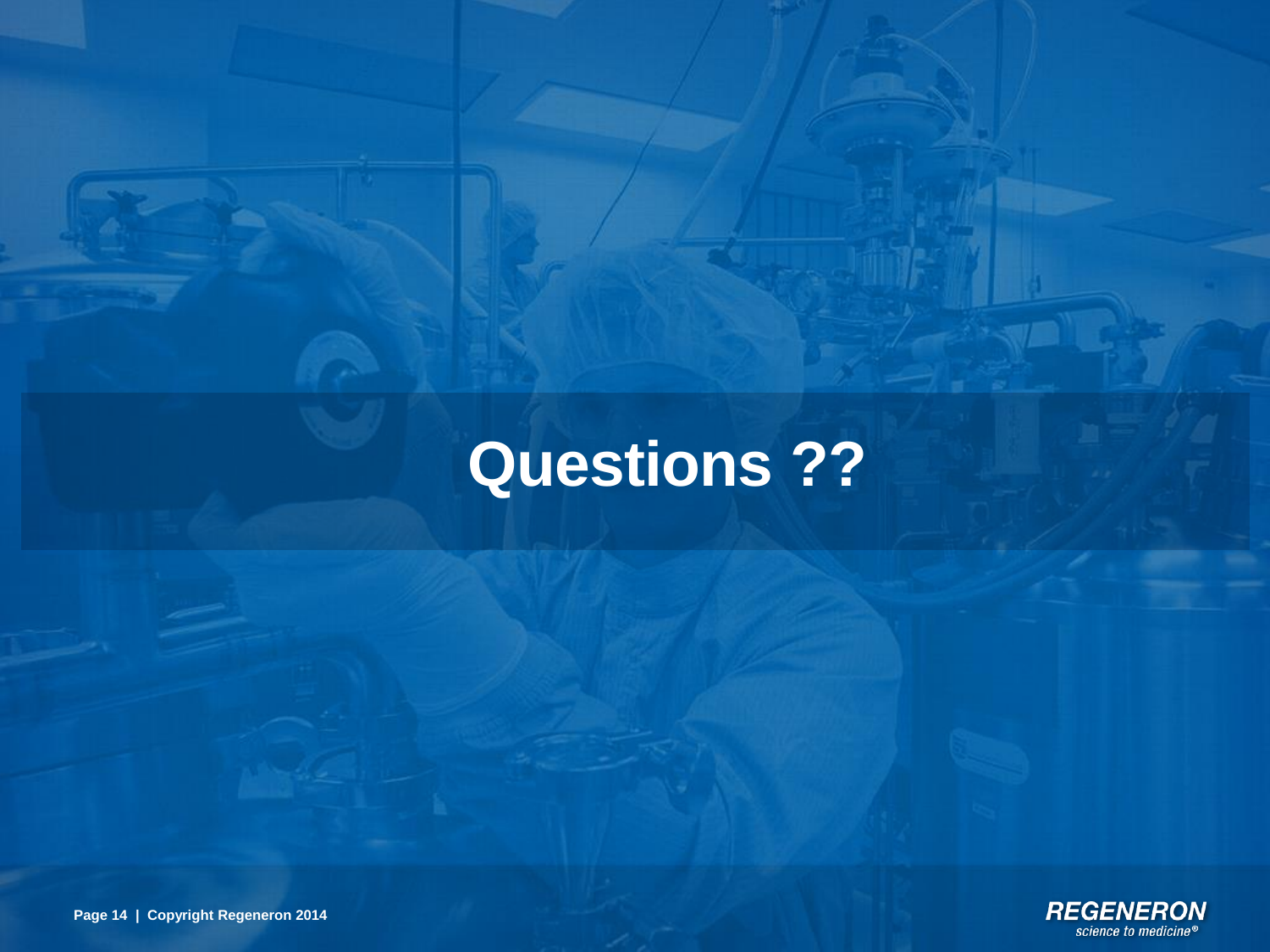#### **Sanofi Antibody Collaboration Revenue** *Data based on Q3 2014*

| <b>Excerpt from Current Disclosure:</b><br>Form 10-Q for the third quarter, page #40 |         | <b>Illustration of Future Disclosure:</b><br>To include separate line for reimbursement of<br>commercialization-related expenses |         |
|--------------------------------------------------------------------------------------|---------|----------------------------------------------------------------------------------------------------------------------------------|---------|
| <b>Sanofi Collaboration Revenue</b>                                                  |         | <b>Sanofi Collaboration Revenue</b>                                                                                              |         |
| $(In$ millions)                                                                      | Q3 2014 | $(n$ millions)                                                                                                                   | Q3 2014 |
| Antibody:                                                                            |         | Antibody:                                                                                                                        |         |
| Reimbursement of Regeneron research and                                              | 140.5   | Reimbursement of Regeneron research and<br>development expenses                                                                  | 140.5   |
| development expenses                                                                 |         | Reimbursement of Regeneron                                                                                                       |         |
| Regeneron's share of commercialization                                               | (12.8)  | commercialization-related expenses                                                                                               | 1.6     |
| expenses                                                                             |         | Regeneron's share of commercialization                                                                                           |         |
| Other                                                                                | 4.2     | expenses                                                                                                                         | (12.8)  |
| <b>Total Antibody</b>                                                                | 131.9   | Other                                                                                                                            |         |
|                                                                                      |         | <b>Total Antibody</b>                                                                                                            | 131.9   |
|                                                                                      |         |                                                                                                                                  |         |
|                                                                                      |         |                                                                                                                                  |         |

٠